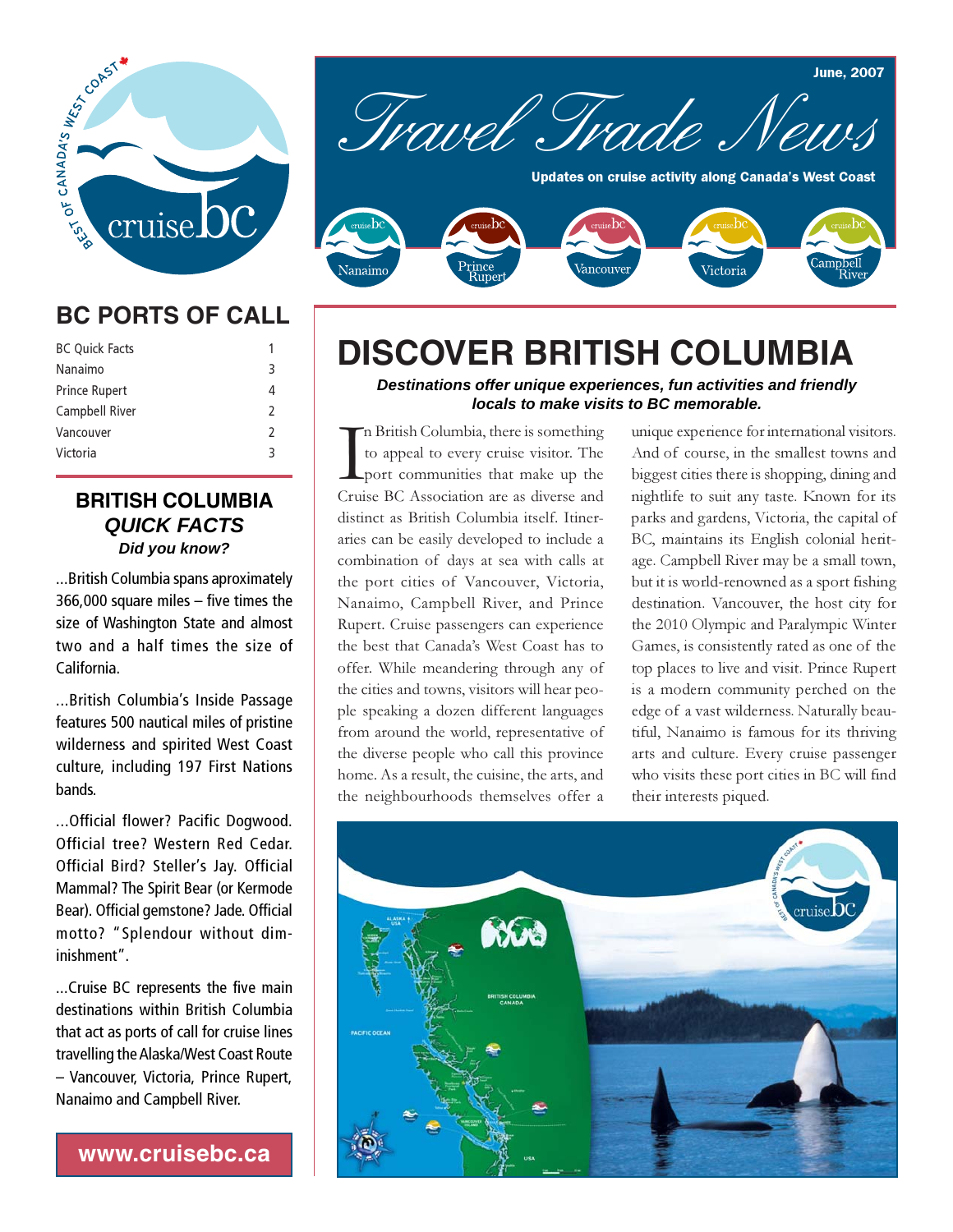

#### In the world's spotlight.

**WANCOUVERTY ASSEM**<br>
spectacular city surrounded by<br>
majestic Coastal Mountains, spark<br>
kling Pacific Ocean, lush forests, parks and spectacular city surrounded by majestic Coastal Mountains, sparsandy beaches. Vancouver boasts a rare blend of natural splendour, cultural attractions, ethnic neighbourhoods and cosmopolitan amenities. It is consistently ranked as one of the "World's Most Livable Cities" and considered "Best City in the Americas" by the prestigious Condé Nast Traveler Readers' Choice Awards. Vancouver was also selected by the International Olympic Committee as Host City for the 2010 Winter Olympic and Paralympic

Games. Here, visitors will find an abundance of world-class arts and entertainment, international cuisine, outdoor adventures, luxurious spas, great shopping, and unparalleled hospitality. Equally as varied are the possibilities for shore excursions — whether it be a stroll through Granville Island Public Market, an afternoon spent exploring North America's third-largest Chinatown or meandering through shops in Yaletown or on famous Robson Street. Visitors can enjoy the views from atop Grouse Mountain, where grizzly bears and grey wolves enjoy their protected environ-

ment, or on the Capilano Suspension Bridge, the world's longest and highest suspended footbridge. Port Information – Five berths for large ships – three at

Vancouver

Canada Place Terminal and two at Ballantyne Terminal. Full passenger terminals with currency exchange, visitor information, phones, restrooms, taxis and motorcoaches are immediately available. Rated "Best North American Homeport" by Berlitz in 2006.

For more information: www.tourismvancouver.com www.portvancouver.com

#### Small-town friendliness with big-city excitement.

Campbell River embodies the spirit of north central Vancouver Island.<br>Full of friendly and welcoming residents, it offers unique experiences for of north central Vancouver Island. Full of friendly and welcoming visitors. The arts and culture found here have drawn people from around the globe. Naturally beautiful, it features an aweinspiring glacier just 30 minutes from the city's centre. Strolling through the local shops, visitors will find interesting locally produced products, often in First Nationsowned businesses.

Because Campbell River is so immersed in natural splendour, sport fishing, river rafting, kayaking, and golfing are among the most popular activities. Visitors can also enjoy sightseeing tours through the nearby

historical sites and scenic greenways, including BC's oldest and most spectacular provincial park — Strathcona. Cruise passengers can embark on birdwatching or wildlife-viewing tours to see grizzly bears in their natural environment. Tours to nearby Quadra Island offer visitors the opportunity to experience some of the most scenic and interesting areas in BC.

Port Information – One berth for large cruise ships. Passenger services include visitor information, phones, restrooms, shops, taxis and internet kiosks.

For more information: www.campbellriver.travel

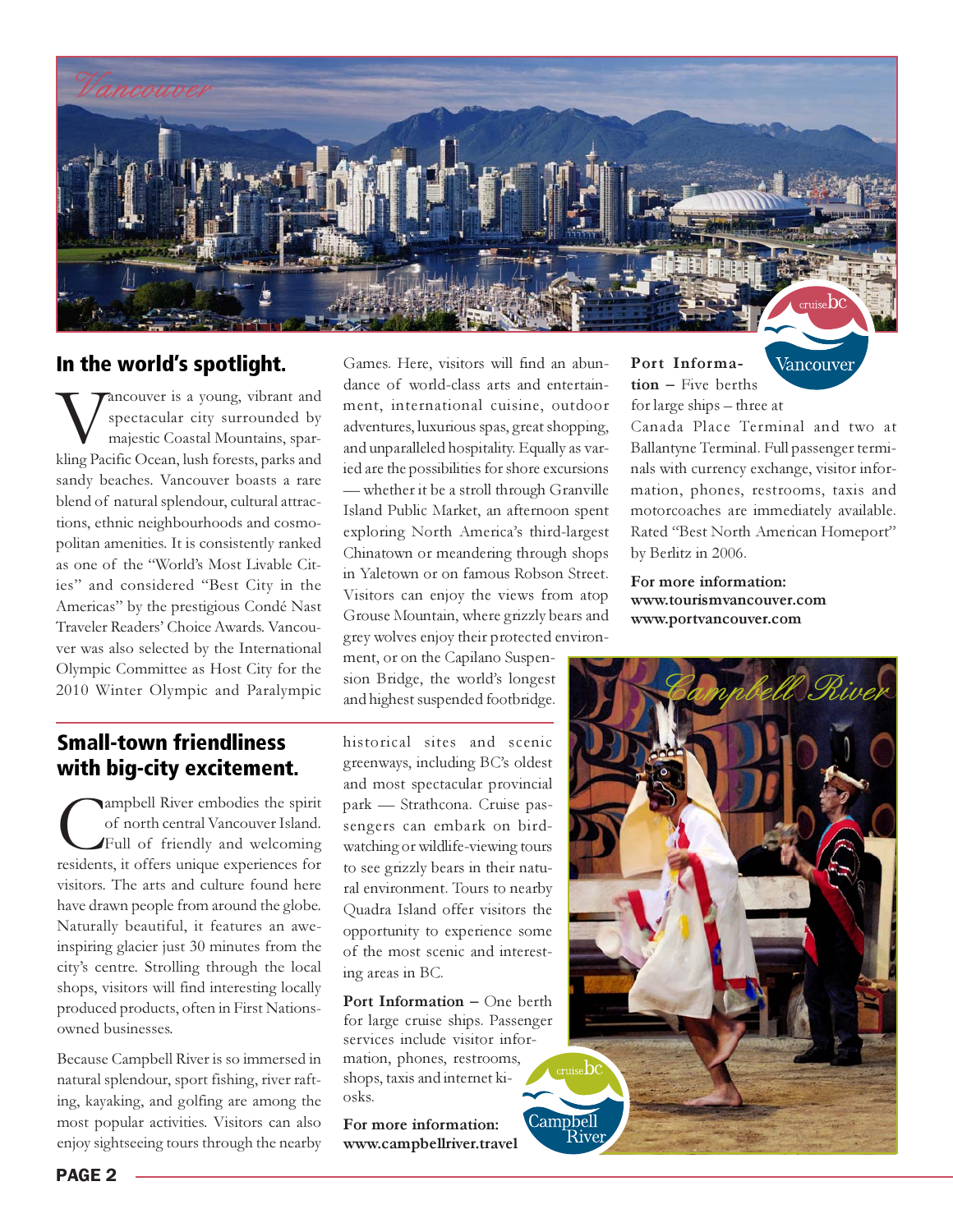### The City of Gardens is<br>"full of life" "full of life".

**B**looming year-round, Victoria is<br>the most famous of which is The<br>Butchart Gardens. Coupling old-world aptly called the City of Gardens, the most famous of which is The charm with new-world traditions, the city reflects its colonial history. It is welcoming, culturally refined and artistically rich — yet it is naturally beautiful with rugged beaches, nesting eagles, orca whales, and ancient fir trees.

In Victoria, cruise passengers have countless options for shore excursions including fishing charters, whale-watching excursions and sailing trips. In the city, cruise passengers can take a horse-drawn carriage ride through downtown, visit Canada's oldest Chinatown, partake in a city tour, enjoy tea at the world-renowned Fairmont Empress Hotel, and learn about local history in the Royal BC Museum and Craigdarroch Castle.

In 2005, Victoria was declared the Cultural Capital of Canada. The First Nations in-





fluence can be seen in the local culture and the arts, which range from established to experimental. Considered Canada's most walkable city, the streets are lined with performers and artisans all year long, making Victoria a perpetual joy.

Port Information – Four berths for large ships at Ogden Point. Passenger services

There is a friendly and laid-<br>back atmosphere in<br>Nanaimo, the second-larg-<br>est city on Vancouver Island. It is back atmosphere in Nanaimo, the second-largest city on Vancouver Island. It is a city steeped in Maritime tradition. In fact, Nanaimo is home to some of the world's largest and most prolific artificial reefs. This quaint coastal community has produced an abundance of exceptional artists and artisans whose studios and galleries are within walking distance from one another.

Cruise passengers can take a trip on a turn-of-the-century steam train, enjoy touring the charming Cowichan Valley wineries or take tours of Cathedral Grove, known worldwide as the home of some of Canada's oldest and

Victoria at terminal include currency exhchange, visitor information, phones, restrooms, shops taxis and motorcoaches.

For more information: www.tourismvictoria.com www.victoriaharbour.org

largest fir trees. The local gardens linked to the Royal families are as beautiful as the gardens under the sea where the clear waters are so teeming with life, the city has earned a reputation as a world-class diving destination. First Nations culture is prevalent here — the Quw'utsun' Cultural Centre is operated by the Cowichan First Nations, who share their stories and legends. Nanaimo is ideal for cruise passengers who crave exhilaration as well as those who prefer a more leisurely pace.

Port Information – Small vessels are accommodated at the Visiting Vessel Pier. Larger vessels are accommodated at anchor with a short tender ride to the arrivals facility on B float, located in the central harbour. Passenger services at terminal include visitor information, phones, restrooms, shops and taxis. Local banks and ATMs are located close to the waterfront.

For more information: www.tourismnanaimo.com www.npa.ca